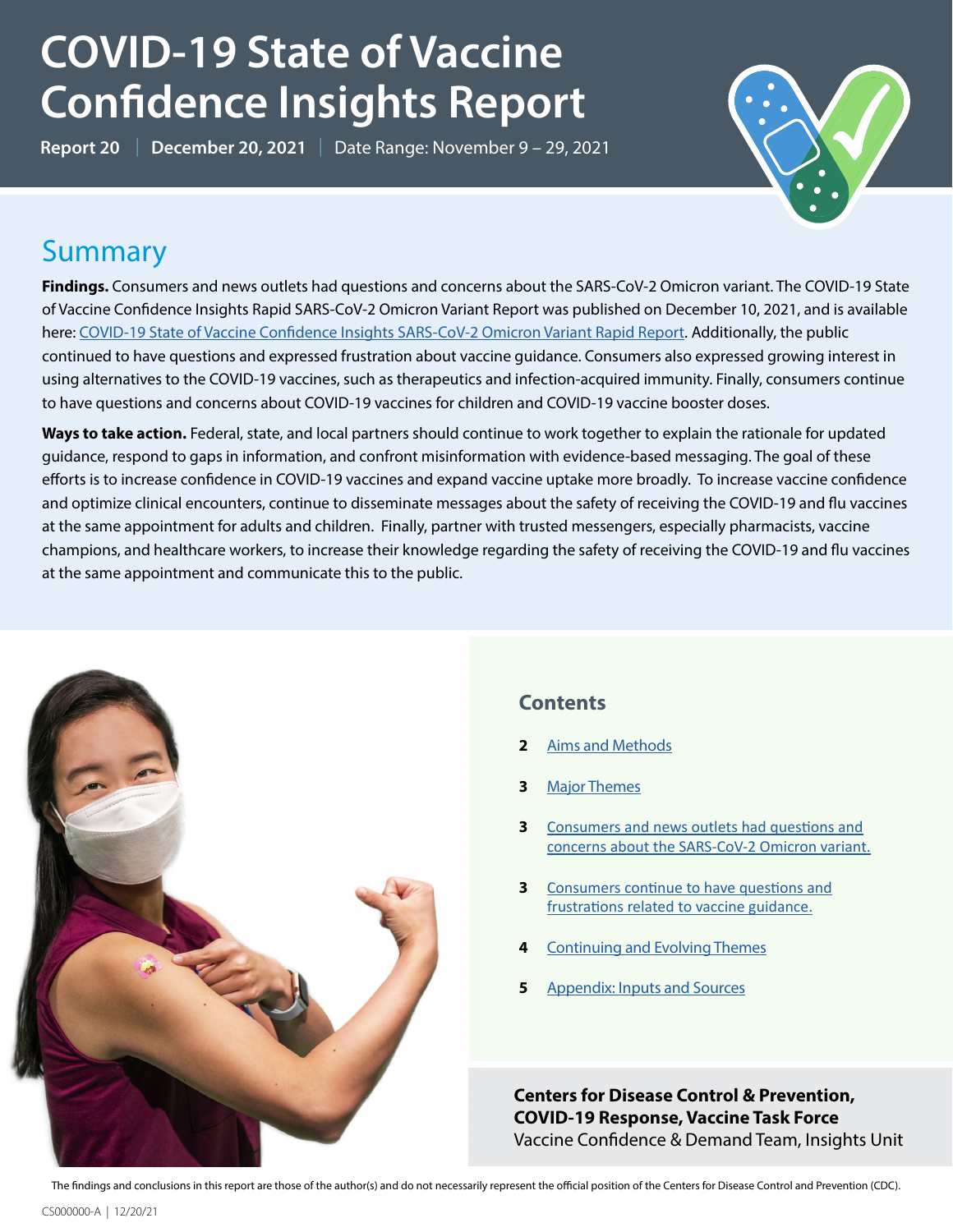### <span id="page-1-0"></span>Aims and Methods

By rapidly reviewing and analyzing numerous sources and inputs (see Appendix), the biweekly COVID-19 State of Vaccine Confidence Insights Report emphasizes major themes influencing COVID-19 vaccine hesitancy and uptake. These are characterized by the level and type of threat to vaccine confidence, degree of spread, and directionality. In addition, by examining how consumers think and feel, social processes, and the practical issues around vaccination, the Insights Report seeks to identify emerging issues of misinformation, disinformation, and places where intervention efforts can improve vaccine confidence across the United States.

The information in this report is only a snapshot, and certain populations may be underrepresented. Images and quotes are illustrative examples and are not meant to comprehensively cover all content related to the highlighted themes.

| How do you classify this theme/information?                                               |                                                                                                 |                                                                                                |                                                                                                           |  |  |
|-------------------------------------------------------------------------------------------|-------------------------------------------------------------------------------------------------|------------------------------------------------------------------------------------------------|-----------------------------------------------------------------------------------------------------------|--|--|
| <b>High risk</b>                                                                          | <b>Moderate risk</b>                                                                            | <b>Low risk</b>                                                                                | <b>Positive sentiment</b>                                                                                 |  |  |
| • May lead to vaccine<br>refusals and decreased<br>uptake<br><b>Wide reach, pervasive</b> | • Potential to trigger<br>hesitancy to vaccination<br>• Moderate reach, modest<br>dissemination | • Concerning, but low risk<br>to vaccine confidence<br>Limited reach, limited<br>dissemination | • Could increase vaccine<br>confidence, intent, or<br>motivation<br>• Variable reach and<br>dissemination |  |  |

**How has this theme/idea changed over time (since last report or over the course of multiple reports)? Increasing** Information spreading rapidly **Stable** Information remaining constant at prior level **Decreasing** Information is not gaining further traction and there has been no indication of additional activity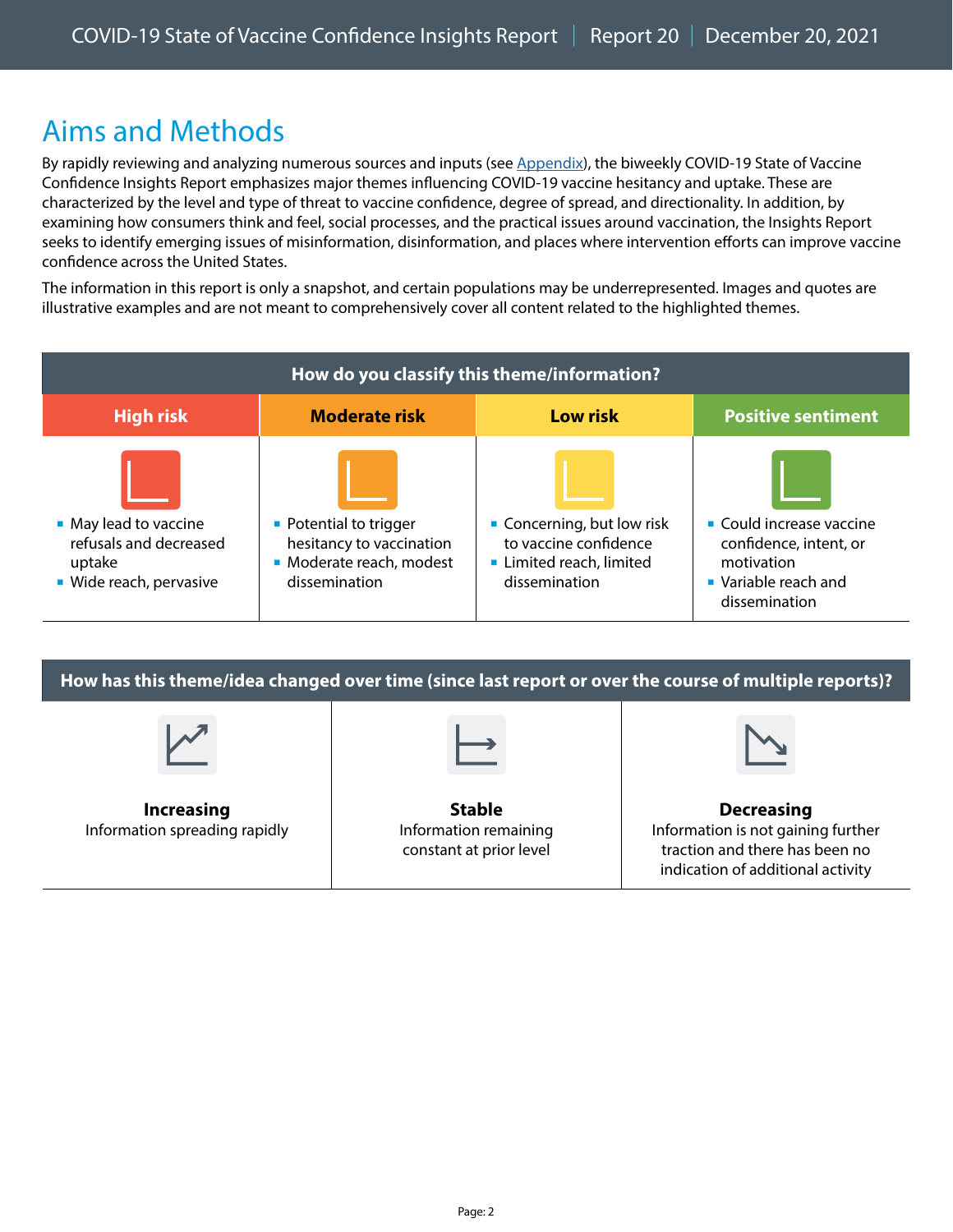### <span id="page-2-0"></span>Major Themes<sup>a</sup>



### <span id="page-2-1"></span>**Consumers and news outlets had questions and concerns about the SARS-CoV-2 Omicron variant.**

On December 10, 2021, the CDC published the COVID-19 State of Vaccine Confidence Insights Rapid SARS-CoV-2 Omicron Variant Report. The report is available here: [COVID-19 State of Vaccine Confidence Insights SARS-CoV-2 Omicron Variant](https://www.cdc.gov/vaccines/covid-19/downloads/SoVC-omicron-12-10-21.pdf) [Rapid Report](https://www.cdc.gov/vaccines/covid-19/downloads/SoVC-omicron-12-10-21.pdf)



### <span id="page-2-2"></span>**Consumers continue to have questions and frustrations related to vaccine guidance.**

Consumers expressed questions about CDC guidance on quarantine measures for vaccinated individuals after exposure to COVID-[1](https://twitter.com/sleeptalky/status/1465116078691045384)9.<sup>1[,2](https://twitter.com/KillaCali27/status/1464819165387182087),[3](https://twitter.com/savaglio_lydia/status/1465176275111366658)</sup> CDC-INFO also received calls from individuals asking if it was safe to visit family for the holidays.<sup>b</sup> Moreover, social media users pointed out discrepancies in CDC guidance and quarantine practices and similar guidance and quarantine practices in schools and public areas. $4.5$  $4.5$ 

Additionally, consumers questioned whether people could donate blood or blood plasma after receiving the COVID-19 vaccine.<sup>b,≦</sup> These questions may have been driven by reports on social media that the Red Cross had implemented guidelines that people should wait to give blood donations after getting a COVID-19 vaccine or booster doses.<sup>[7](https://twitter.com/BecauseBitcoin/status/1464324157034962959)[,8](https://twitter.com/OhGaskin/status/1463236816182644737),[9](https://twitter.com/JohnReagan/status/1465071953165750274)</sup> However, the American Red Cross confirmed that "As long as donors are symptom-free, feeling well and can provide the vaccine manufacturer's name, there's no waiting period required after receiving a COVID-19 vaccine currently authorized in the U.S." $10$ 

Consumers also continued to discuss vaccine requirement policies[.11](https://www.wgal.com/article/federal-court-declines-to-lift-stay-on-covid-19-vaccine-mandate/38240834) While many recent news articles have supported vaccine requirements, $12,13$  $12,13$  the issue continues to polarize along political party lines. $14,15,16$  $14,15,16$  $14,15,16$  News stories that have emerged during this reporting period have outlined legislative efforts in some states to outlaw vaccine requirements for other vaccine-preventable diseases.<sup>c,17</sup> The U.S. Court of Appeals for the Fifth Circuit's order that OSHA suspend the vaccine requirements for businesses received traction on web searches<sup>d,e</sup> and news reports<sup>18</sup> with online searches from some consumers asking whether vaccine requirements were legal.d The court ruling was seen as a legal victory for anti-vaccine groups<sup>[19](https://www.facebook.com/100064673353457/posts/254624193370024)</sup> and may amplify public antivaccine sentiments.[20](https://www.instagram.com/p/CWNQ9lyrESH/)[,21,](https://twitter.com/TXAG/status/1459306714956808204)[22](https://www.facebook.com/100064500950025/posts/259320556227974)[,23](https://www.facebook.com/622560021241889/posts/2169833786514497)

#### **Ways to act:**

- Create and disseminate messages related to the official guidance for quarantine measures for vaccinated individuals.
- Create and disseminate messages about the safety of receiving the COVID-19 and flu vaccines during the same appointment for adults and children.
- Partner with trusted messengers, especially pharmacists, vaccine champions, and healthcare workers, to increase their knowledge on the safety of receiving the COVID-19 and flu vaccines during the same appointment and communicate this to public.
- Create and disseminate messages that confirm the safety of blood donations from vaccinated individuals to the American Red Cross, and that the American Red Cross does not have a restriction on donating blood after receiving the COVID-19 vaccine primary series or booster dose.

a Citations in this report are illustrative examples and are not the total number of instances of the corresponding themes. **<u>[CDC-INFO](https://www.cdc.gov/cdc-info/index.html)</u>** 

#### **ProjectVCTR**

#### d Google Trends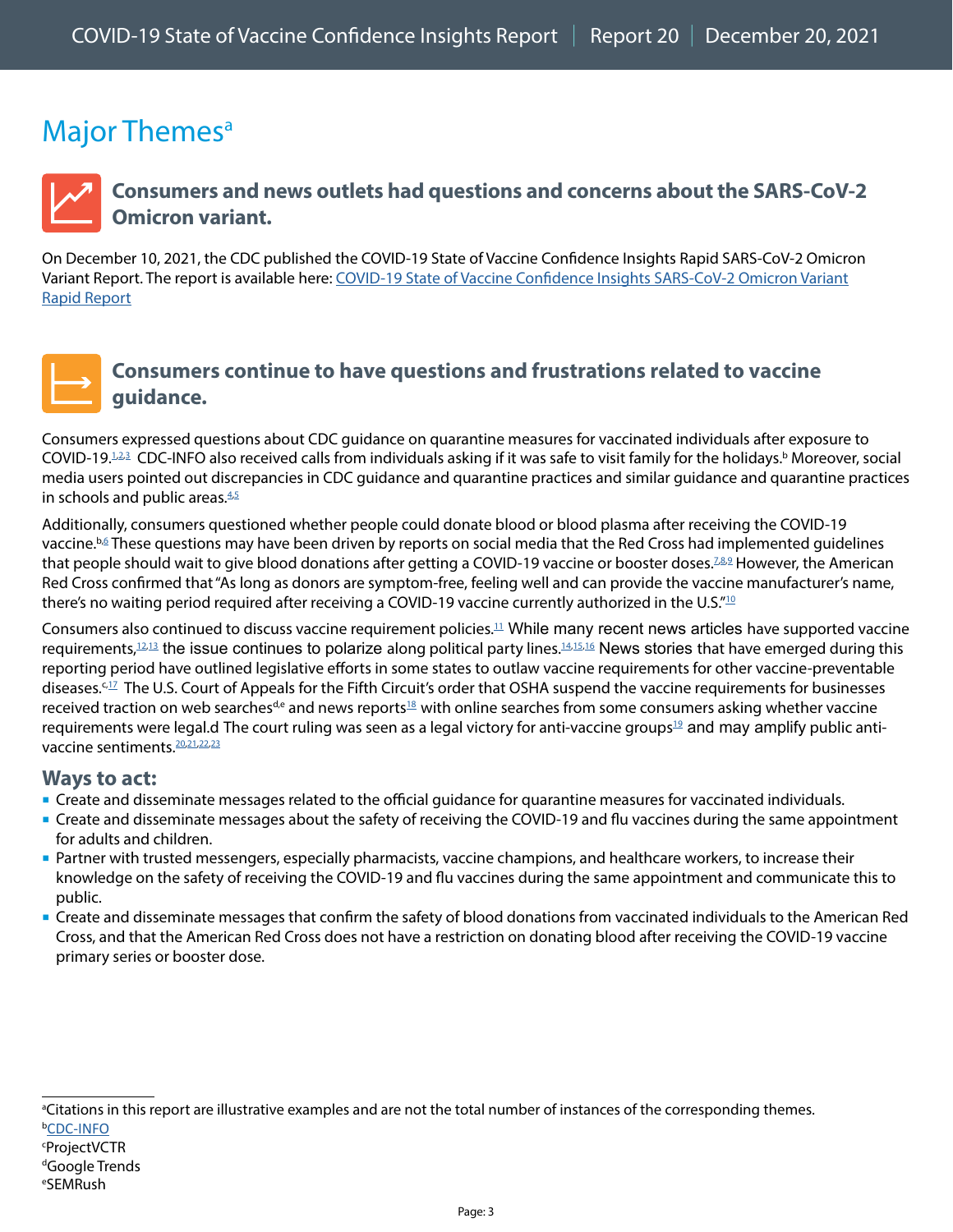# <span id="page-3-0"></span>Continuing and Evolving Themes

The themes below have been noted in previous reports and continue to undermine vaccine confidence. The information highlighted below focuses on what is new or different from previous reports. For additional context and previous recommendations on these themes, see previous *[Insights Reports](https://www.cdc.gov/vaccines/covid-19/vaccinate-with-confidence.html#reports)*.

**Consumers express growing interest in using alternatives to the COVID-19 vaccines, such as therapeutics and infectionacquired immunity.** Overall, consumers are evaluating,<sup>24</sup> pursuing<sup>25</sup> or condemning<sup>26</sup> using alternative treatments instead of getting the COVID-19 vaccines. In reference to the high number of cases occurring among the unvaccinated,<sup>27</sup> some openly accepted the elevated risk associated with electing not to vaccinate.<sup>[28](https://twitter.com/writerbeverly/status/1461092570994339848)</sup> Some claimed that the emphasis on vaccines instead of alternative approved therapeutics might lead some to seek therapies approved for human use but not recommended for treating COVID-19 (i.e., fluvoxamine, hydroxychloroquine, and ivermectin).<sup>29,[30](https://twitter.com/avatans/status/1465095841325191171)[,31](https://twitter.com/NeObyq/status/1465428272829931526)</sup> Anticipation of Merck's FDA Advisory Committee hearing on Molnupiravir may have elevated conversations related to COVID-19 vaccines alternatives.<sup>[32](https://www.merck.com/news/merck-and-ridgeback-statement-on-positive-fda-advisory-committee-vote-for-investigational-oral-antiviral-molnupiravir-for-treatment-of-mild-to-moderate-covid-19-in-high-risk-adults/)</sup> Some consumers<sup>[33](https://www.instagram.com/p/CWT_6ZeMq2U/c/17898684716302490/)</sup> and political leaders<sup>[34](https://twitter.com/RepMontague/status/1465432877936652294),35</sup> continued to voice concerns that vaccination requirements did not include considerations of infection-induced immunity.

**Consumers continue to have questions and concerns about COVID-19 vaccines for children.** The Food and Drug Administration (FDA) authorized the Pfizer-BioNTech COVID-19 vaccine for emergency use in children 5 through 11 years of age on October 29, 2021.<sup>36</sup> Since then, some consumers, especially parents, have been concerned about adverse events and unknown long-term side effects of the vaccine, citing incomplete and rushed trials as the cause of their apprehension. $37,38,39$  $37,38,39$  $37,38,39$  $37,38,39$  Some of these worries may have been made worse by reports that vaccine clinics across the country accidentally administered the higher adult dosage, rather than the pediatric dosage to children 5-11 years of age.<sup>40,[41](https://www.mercurynews.com/2021/11/16/14-kids-received-wrong-covid-vaccine-dose-at-east-bay-sutter-clinic/),42</sup> However, scientists and public health professionals have said that these higher doses will not negatively affect children's health[.43,](https://wtop.com/coronavirus/2021/11/what-if-your-kid-gets-the-wrong-covid-19-vaccine-dose/)[44](https://www.goodmorningamerica.com/wellness/story/young-kids-wrong-covid-19-vaccine-dose-reason-81238236) Lastly, many consumers wanted to know when COVID-19 vaccines for children under five would be available. 45,[46](https://twitter.com/StephHerold/status/1465365040694013958)[,47](https://www.businessinsider.com/fauci-babies-toddlers-should-get-covid-19-vaccines-by-spring-2021-11)

**Consumers continue to have questions and concerns about COVID-19 booster doses.** On November 19, 2021, CDC expanded the eligibility for COVID-19 booster doses to all adults.<sup>[48](https://www.cdc.gov/media/releases/2021/s1119-booster-shots.html)</sup> On December 9, 2021, CDC also recommended boosters for teens ages 16 - 17 years old.[49](https://www.cdc.gov/media/releases/2021/s1208-16-17-booster.html) Information regarding this decision will be analyzed in the next State of Vaccine Confidence Report. Generally, consumers reacted positively to expanding eligibility for booster doses.<sup>50</sup> However, some social media users continued to express their concerns and frustrations about needing to get booster doses. 51,[52](https://www.instagram.com/p/CWoTmh0sTga/c/17909550047239911/)[,53,](https://www.instagram.com/p/CWEcRrEFmfe/c/17933776492694615/)[54](https://www.instagram.com/p/CWmC1Zdt7-W/c/17919304556074427/) Vocal vaccine opponents used this opportunity to falsely claim that evidence supporting brand mixing was contradictory to current research and politically motivated.[55](https://www.facebook.com/cdc/posts/257563673071745?comment_id=435354037971890&__tn__=R*F) Online searches related to booster doses initially declined during this reporting period until the announcement of the discovery of the Omicron variant.<sup>f</sup> Many viewed the decision to introduce booster doses as a timely response to the emergence of the Omicron variant,  $56,57$  while others lamented that the decision had taken too long.  $58$ Consumers continued to display confusion regarding the safety and effectiveness of mixing the type and brand of the primary series COVID-19 vaccines and booster doses in addition to accessing vaccines from different manufacturers at a vaccination site.9[59](https://www.facebook.com/cdc/posts/257563673071745?comment_id=257574969737282&__tn__=R*F)[,60,](https://www.facebook.com/cdc/posts/257563673071745?comment_id=435354037971890&__cft__%5b0%5d=AZWPjE-ABRL0etDbYyK1TmBnLMim91d1_bLraNad-BMkDEIvSng9OC6rY51ck7T3M4NEVoHqdfH3KTAAmtHaCSuCecmbwVJeLnzKMjGj1whp-LyBi4hn2UKUUmUUNlSQ3zX7s3tXQappCCF3dVDTBa69&__tn__=R%5d-R)[61](https://www.facebook.com/cdc/posts/257563673071745?comment_id=257591279735651&__cft__%5b0%5d=AZVc7ycyL4A2-9bqZmpgeHEPiVV33CXttSgUJlnbleC5WTPb38-zXjb0hAgiAtUpESrBMFm_79qKRsZE1a1NCbJSaHhAkdufDfisbd6tEczks1nEfcqwV-8DwCheINfNTipg5EkZUZWG-I8Ekmrt59xh&__tn__=R%5d-R) Web searches explicitly related to "mix and match boosters" spiked during this reporting period.<sup>h</sup> Some consumers described unpleasant side effects from their booster shot and attributed these to brand mixing.<sup>[62](https://www.facebook.com/cdc/posts/258213083006804?comment_id=258233433004769&__tn__=R*F)</sup> Other users expressed that they intended to receive only the same brand of booster dose as their primary series.  $63,64$  $63,64$